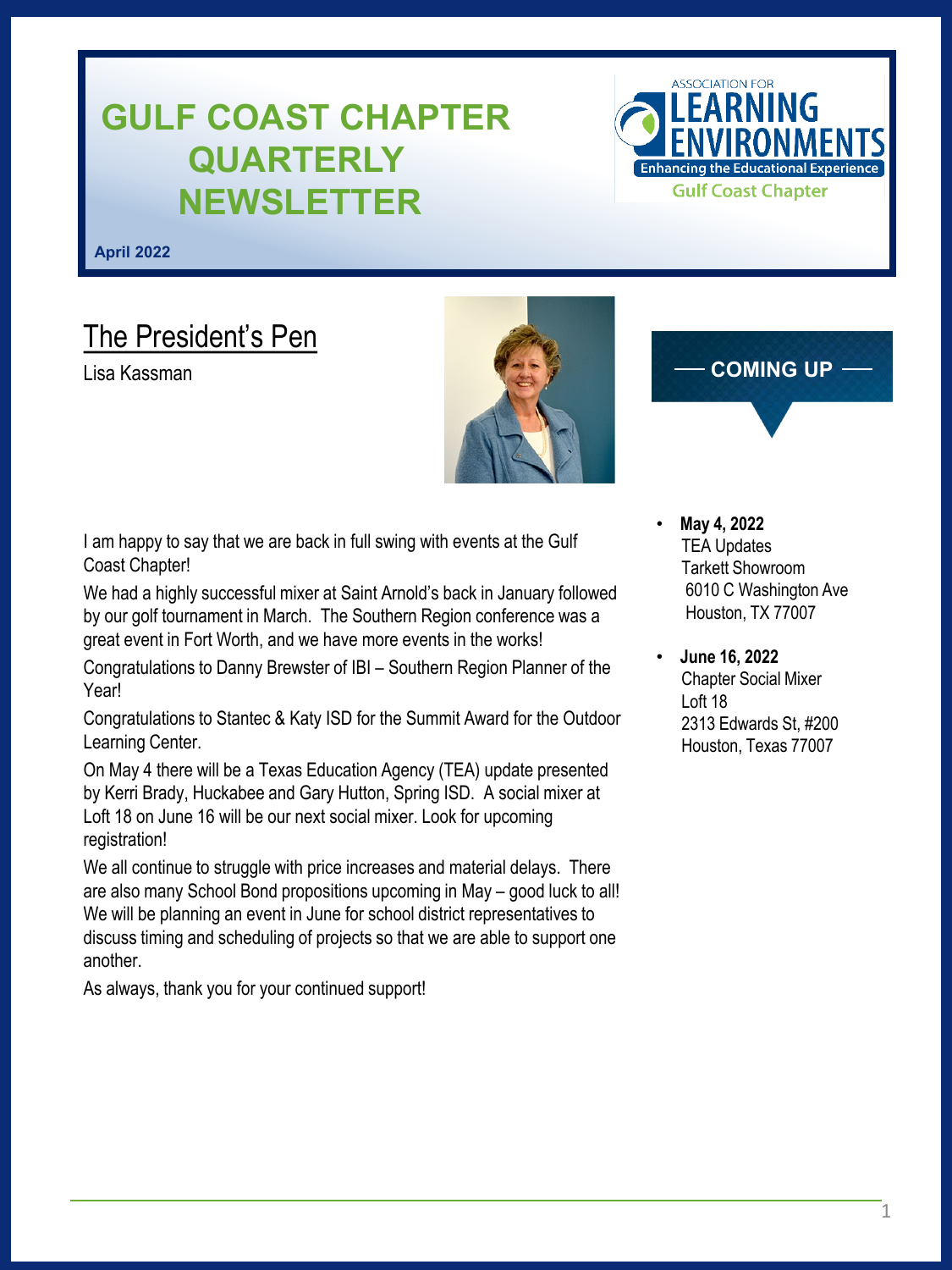**TEA Updates by Kerri Brady & Gary Hutton**

**Wednesday, May 4, 2022** Tarkett Showroom 6010 C Washington Ave, Houston, TX 77007 Time: 12:00pm – 1:00pm Limited Seating for 45 only, RSVP required by Monday May 2nd 5pm, lunch provided



## **Chapter Summer Mixer**

**Thursday, June 16, 2022**

[HOUSTON, TX | Indoor Golf | Loft18 |](https://www.loft18.com/houston)

2313 Edwards St, #200 Houston, Texas 77007 Time: 5:30 PM – 8:30 PM RSVP required; Sponsorship Opportunities available





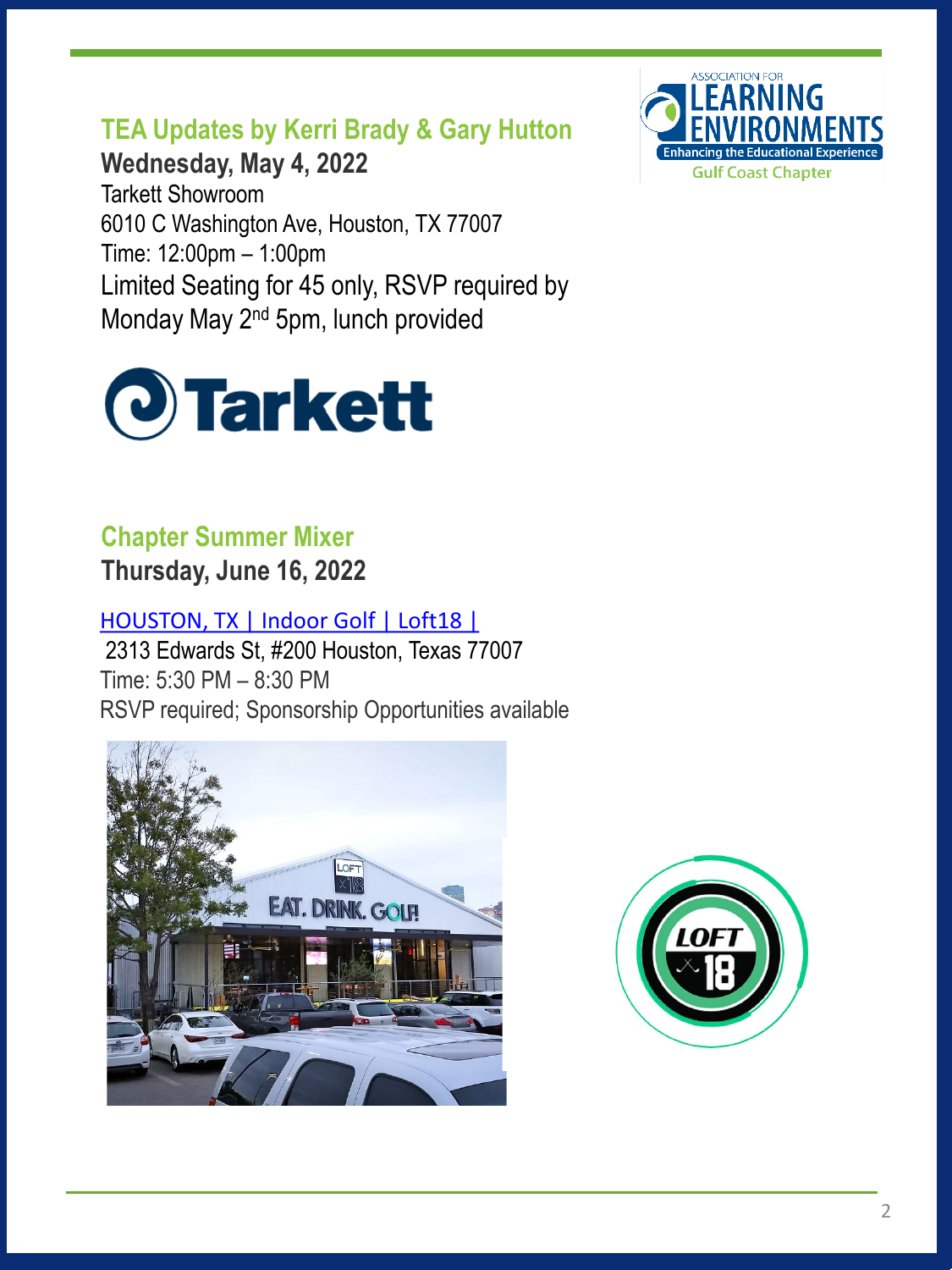#### **A4LE Gulf Coast Chapter Golf Tournament, March 7, 2022**

On Monday March 7, 2022, our chapter hosted the Annual Golf tournament at the Wildcat Golf Course. It was a sold-out event and enjoyed by everyone who attended. Congratulations to the winners of the tournament and thank you for everyone who played in the chilly weather and all the sponsors. We could not have done this without you.



#### **Southern Region Conference, Fort Worth, March 29, 2022 Recap**

The Southern Region conference was well represented by our Gulf Coast Chapter members. The speaker sessions and tours were great. Congratulations to our Chapter winners at the event namely Easy Foster, Danny Brewster, Gary Hutton, Parul Vyas and Katy ISD/Stantec Architects for Welch OLC. (Summit Award)





#### **Gulf Coast Chapter Officers**

*President Lisa Kassman Katy ISD* 

*President Elect Stephanie Foster Tarkett*

*Past-President Cory Junemann Texas Air Systems*

*Secretary + Treasurer Adam Jones DBR*

*Membership Brenda Garcia Goose Creek CISD*

*Communications Parul Vyas Stantec*

*Programs Brendan Hoffman Huckabee*

*Programs-Co chair Shannon Thompson Cy-Fair ISD*

> *At-Large Ashley Dixon Fort Bend ISD*

*At-Large Julianne Black Alvin ISD*

*AGC Liaison Dillon Brady Prime Contractors*